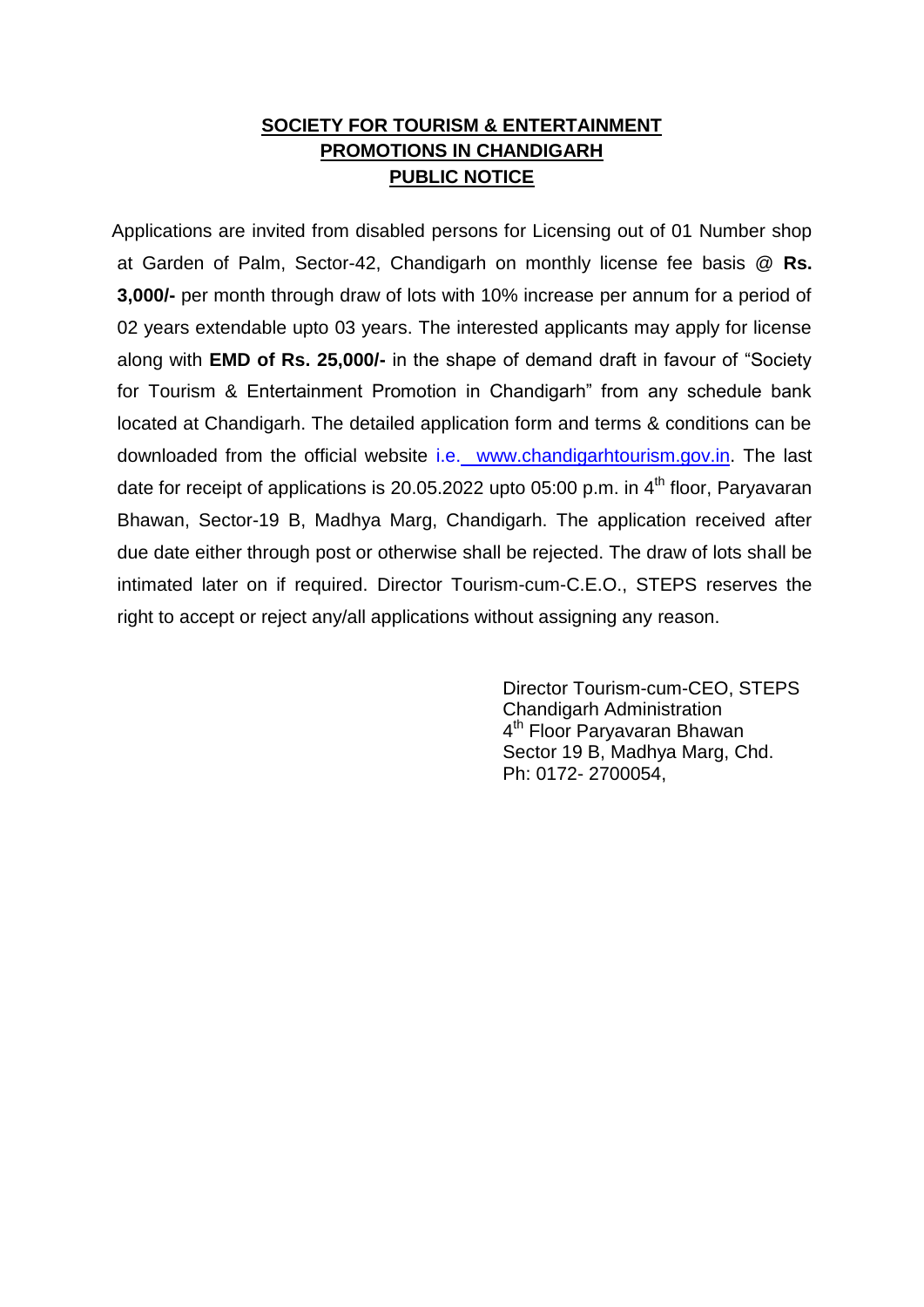# **TERMS AND CONDITIONS FOR LICENSING OUT OF ONE NUMBERS SHOP AT GARDEN OF PALM, SECTOR-42, CHANDIGARH TO DISABLED PERSONS.**

**1. Provision for governing Licence** Deed: The License shall be governed by the provisions of Capital of Punjab (Development and Regulation) Act, 1952 and the rules framed there under from time to time.

**2. Earnest Money/Security Deposit:** The interested applicants will have to deposit an earnest money of **Rs. 25,000/-** in the shape of Demand draft drawn on any Scheduled Bank situated at Chandigarh in favour of Society for Tourism & Entertainment Promotion in Chandigarh, in order to become eligible for draw of lots. The EMD of successful applicants shall be converted into security deposit, which shall be released on expiry/termination of license on production of NDC from respective departments subject to clearance of outstanding dues. The EMD of the unsuccessful applicant shall be refunded within 15 days after draw of lots without any interest.

**3. Method of Licensing:** The 01 number shop shall be given on monthly license fee basis to the disabled persons through draw lots @ Rs. 3,000/- per month with 10% increase per annum on "as is where is basis".

**4. Eligibility criteria for licensing: -** An unemployed person with disability of not less than 40% shall be eligible for grant of license if:-

(i) The applicant should be bonafide resident of Chandigarh has continuously resided in Chandigarh for the last five years as on the appointed day for which he/she shall have to furnish sufficient proof.

(ii) The applicant should have attained the age of 18 years on the last date for submission of application for which he/she shall have to furnish sufficient proof.

(iii) The applicant does not own any commercial site/building in his/her name or in the name of his/her spouse or any dependent family member anywhere in the India.

(i) The applicant possess a certificate with regard to his disability duly issued by the Competent Authority of Chandigarh Administration.

(ii) annual family income (income of spouse & dependent children residing with applicant) of the applicant does not exceed rupees one lakh and he is

unemployed for which he/she shall have to furnish an affidavit duly attested by Executive Magistrate, Chandigarh to this effect.

5. **Criteria for Allotment:** First preference shall be given to the applicants with disability of 80% or more followed by those with disability between 61% and 79% and thereafter, those with disability between 40% and 60% shall be considered.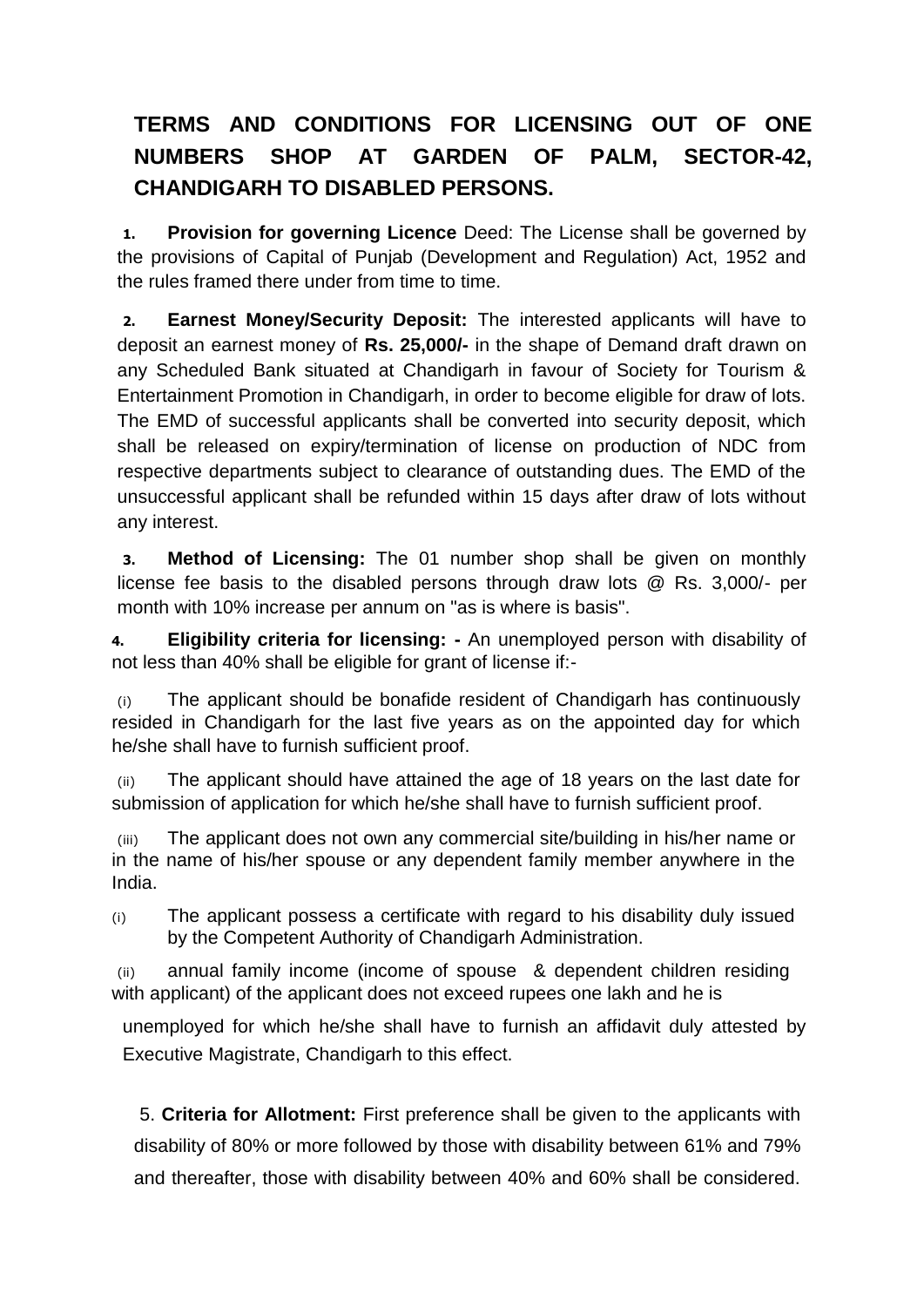Meaning thereby the applications so received shall be categorized into three categories as under:-

Category — 1 Disability 80% or more

Category — 2 Disability between 61% and 79%

Category —3 Disability between 40% and 60% if sufficient numbers of applications are received in 1st category then only applications under this category shall be considered for draw of lots ignoring the applications of lower categories. If sufficient numbers of applications are not received in 1st category then only 2nd or 3rd category applications shall be considered for draw of lots after scrutiny of applications by the committee. If sufficient number of applications received upto 2nd category then 3rd category shall not be eligible for draw of lots.

**6. Waiting list:** The waiting list of two applicants as per above criteria shall be prepared and shall be valid for 3 months from the date of draw and the EMD of these applicants shall be refunded after 03 months if shop is not allotted to these applicants of waiting list.

#### **7. Procedure for allocation:-**

(i) (a) The applicant shall submit only one application in response to the advertisement to the Chief Executive Officer, STEPS, Chandigarh in Form "A" along with the affidavit in Form B appended herewith.

(b) In case of persons with mental disability, the application can be made by a Family Member or by a Guardian duly appointed as such by the Court, Collector or Local Level Committee constituted for the U.T of Chandigarh, as the case may be

(ii) Applications so received thereafter shall be screened by the following Screening Committee:-

- a) Chief Executive Officer- Chairman
- b) Addl. Chief Executive Officer
- c) Manager (Admin. & Finance)
- d) Manager. (Events & PR)

(iii) After screening of the applications, the Screening committee shall prepare a list of eligible applicants displayed on the notice board of the office of STEPS, Chandigarh.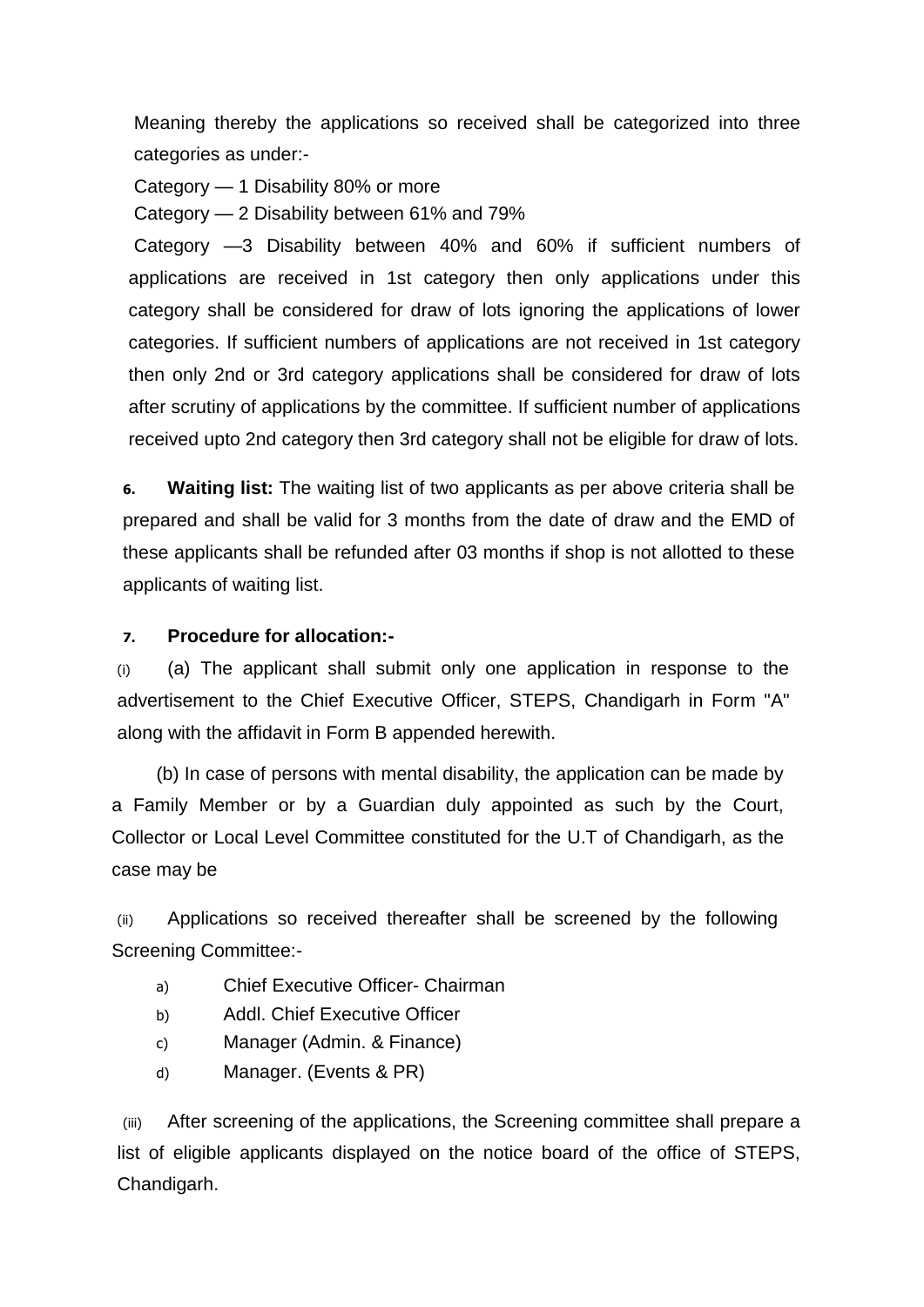(iv) If the number of successful applicants happens to be more than the number of available shop, the license shall be granted by draw of lots as pr clause of criteria for allotment.

(v) The Chief Executive Officer shall thereafter, issue letter of license in Form "D" appended herewith to the successful applicants.

(vi) In case of disabled married couples and in the event of finding both the spouses successful by the Screening Committee, a joint allocation of bare shop site/built up shop will be made in their favour.

(vii) In case of persons with mental disability, the allocation shall be made jointly in the names of the mentally disabled person and the person who applied on his/her behalf, as the case may be.

**8. License Agreement:** The licensee shall execute an agreement in Form "C" appended herewith within a period of 30 days from the date of issue of license letter or within the extended period as the Chief Executive may prescribe. The licensee shall bear and pay all expenses in respect of execution and registration of the License Agreement including the stamp duty and registration fee payable thereupon in accordance with law in force at the time of execution and registration. A certified copy of the said deed shall be submitted by the licensee in this office within one month from the date of its registration. The stamp duty on this instrument and the cost of the registration (if necessary) shall be borne by the licensee.

#### **9. Payment of license fee and consequences of its Non payment.**

i) The licensee shall be required to deposit monthly license fee of Rs. 3,000/ which shall be payable in advance on or before the  $10<sup>th</sup>$  of the month in which it falls due.

ii) In case of delay in payment of license fee, the licensee shall have to pay Rs. 200/- per month as penalty from the date it became due till the date it is actually paid by the licensee. Japanese garden T&C final 2015.

iii) In case of default of payment of the license fee along with penalty for three consecutive months, the license shall liable to be terminated.

#### 10. **Conditions of license:-**

(i) The licencee shall not sublet, assign or part with possession of the said shop or any part thereof. The licencee shall not be entitled to execute GPA/SPA in favour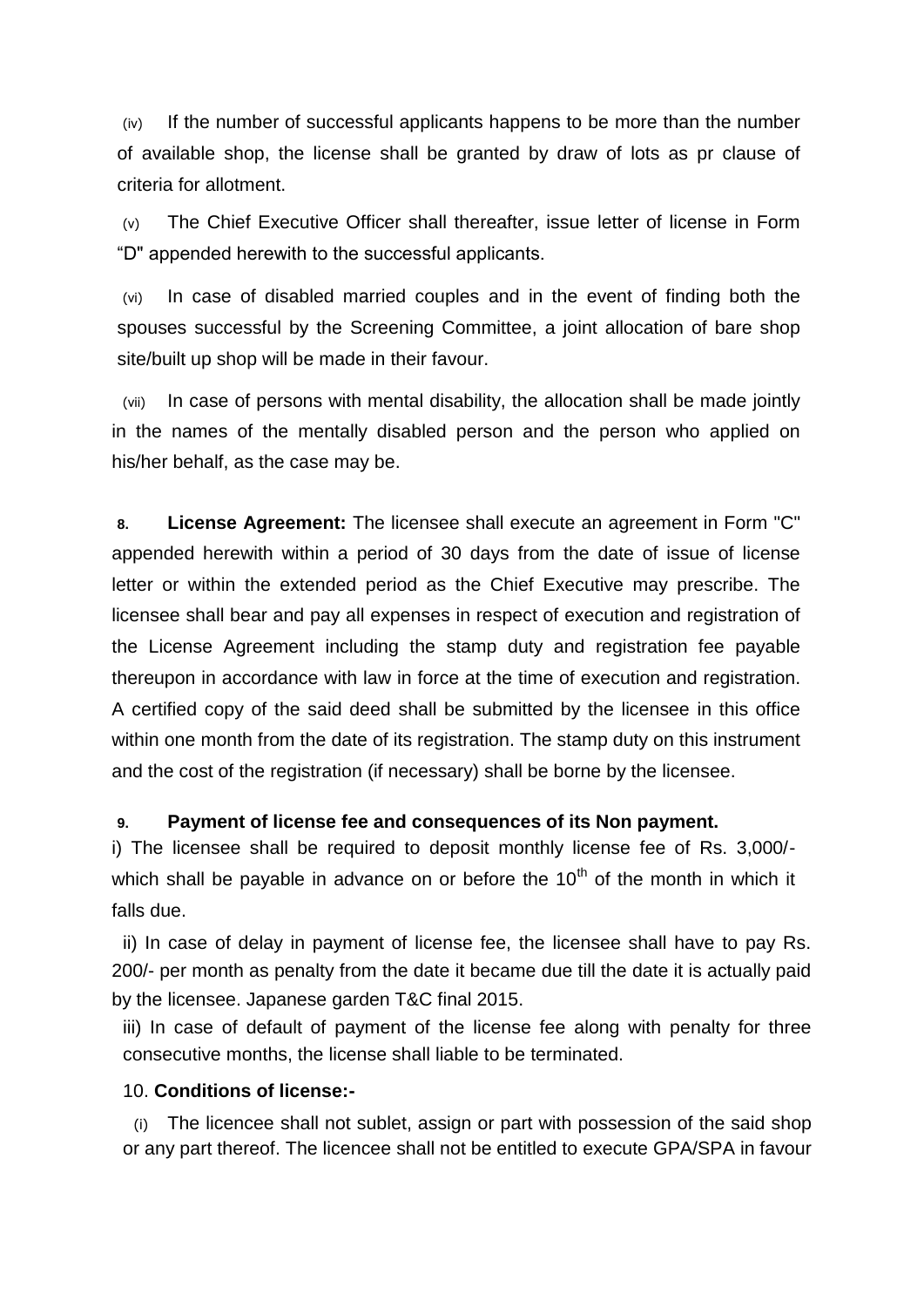of other person or enter into partnership with anyone after allotment of shop of license basis, which shall be construed as violation of terms & conditions.

(ii) In the event of the death of the licensee the legal heirs will be entitled for fresh license for remaining period. However, the grant of license shall be at the sole discretion of the competent authority.

(iii) The licensee shall not make any additions, alterations, amalgamation in the shop licensed to him/her.

(iv) The expenditure on account of supply of electric connection shall be borne by the licensee and he/she pay electricity charges and other charges/taxes in accordance with the relevant Rules of Chandigarh Administration.

(v) The licensee shall not keep or store empty packages cases or basket or goods or any other material on the road or projection of the land or in the open space around his/her site/shop.

(vi) The licensee shall at all times keep and maintain the shop in a proper state of cleanliness to the satisfaction of the licensor.

(vii) The competent authority or any other officer authorized by the society shall at all reasonable times, enter in or upon any part of site/shop for the purpose of ascertaining as to whether the licensee has duly observed the conditions of license.

(viii)The licensee shall abide by provisions of the Capital of Punjab (Development and Regulation) Act, 1952 and the rules framed there under from time to time and also the conditions as laid down in the license agreement in From "C" appended herewith

(ix) In the event of breach of any condition of license or non-payment of license fee, the society may terminate the license.

(x) The business of selling the permissible food items in the shop shall be allowed from 7.00 AM to 10.00 P.M only.

(xi) The shop shall be allowed to be used for sale of food stuffs, juices, cold drinks and coffee/tea etc. The trade of items other than eatable shall not be allowed.

#### **11. Period of License Deed:**

**(I)** The License deed shall be initially for period of two years which can further be extended upto three year i.e. maximum total period of five years subject to the compliance of all the terms & conditions & timely payment of licencee fee as well as other taxes.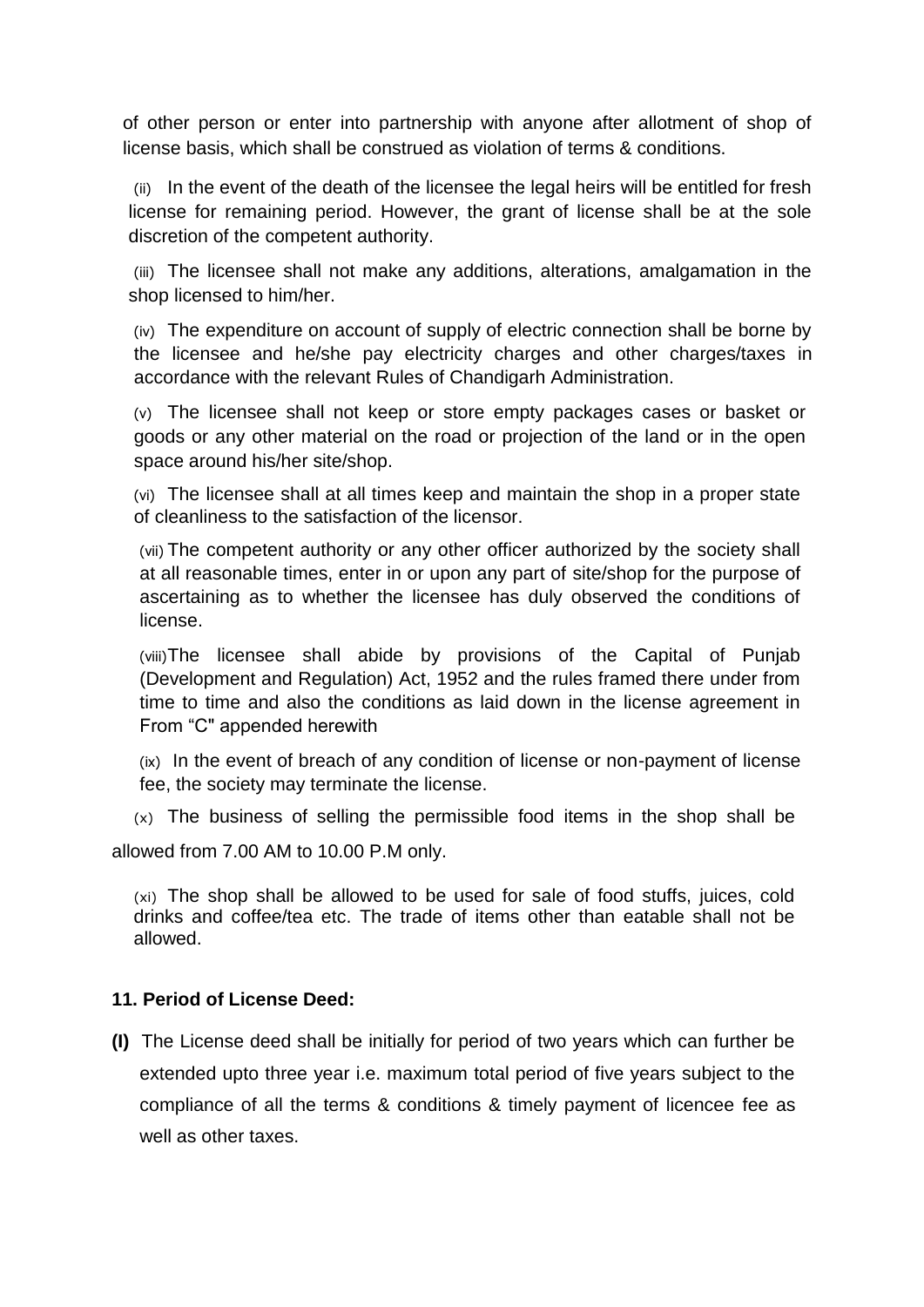- (ii) The license deed can further be extended subject to satisfactory performance by the licensee and after approval of the competent authority.
- (iii) The extension after two years will be granted subject to satisfactory performance and compliance of terms and conditions of allotment. The license fee will be increased by 10% of last payable license fee every year.
- (iv) The surrender of the site within 3 months from taking over the possession shall not be permissible. However, the Chief Executive Officer, STEPS may accept the surrender within 3 months in cogent reasons subject to forfeit of EMD of Rs. 25,000/-. The licensee shall have to give 3 months notice in an advance after possession of shop for vacation. If the licensee vacate the shop after 3 month without notice of 3 months the license fee for the period which fall short of 3 months shall be adjusted / recoverable from advance license fees.

12. **Manner of payment of License Fee:** The Licencee shall deposit amount equal to six months license fee plus service tax as advance licence fee in the shape of DD/Banker's Cheque in favour of the Society for Tourism & Entertainment Promotion in Chandigarh within 07 days from the date of issue of allotment letter. The licence fee of first 3 months shall be adjusted for the first quarter out of 6 months advance licencee fee and thereafter, on commencement of 04th month the licencee shall pay monthly licence fee as determined without demand latest by 7th of each month failing which licensee shall be liable to penalty @ Rs. 200/- per month for the delayed period. The ' balance 3 months advance licence fee shall be kept as advance against licence fee which shall be adjusted against last quarter of the licence fee payable for the respective year. The process of advance license fee shall be followed on year to year basis. The License fee shall be increased @ 10% on completion of each year. The increase shall be worked out on the license fee last paid/payable.

13. **Possession:** The successful applicants shall remit the required payment within 15 days from the date of draw and shall taken possession within 15 days from the issue of allotment letter failing which he/she shall not be eligible for allotment of shop.

**14. Non acceptance of allotment/possession:-** The EMD of successful applicant shall be forfeited in the event of non deposit of payment and non acceptance of allotment/possession within specified period.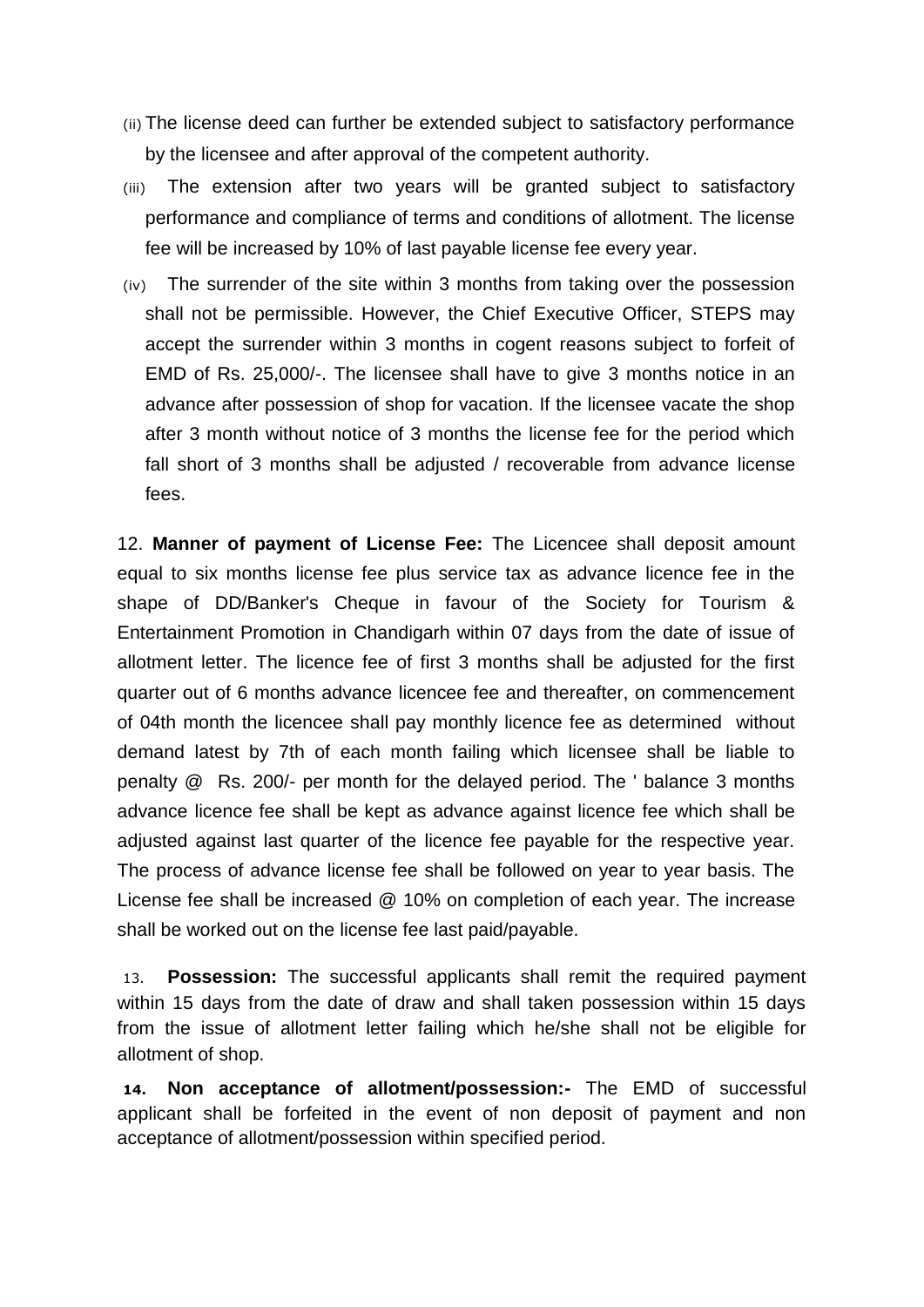**15. Payment of Taxes/Fee/Charges:-** The Licencee shall be liable to pay all such fees or taxes or charges as may be levied by the STEPS, Chandigarh, Central Excise Commissionerate or any Competent Authority in respect of the premises or nature of business undertaken under law and land as enacted or amended from time to time.

**16. Payment of Electricity/Water charges:** The Licencee shall get at its own level the electricity/water meter installed duly tested by Electricity/Water Department after taking over possession of the licensed shop. He shall be liable to pay all the arrears arising thereto before vacating the shop on the expiry/termination of the License Deed of the said shop and shall submit NDC to Society for Tourism & Entertainment Promotion in Chandigarh.

**17. Obtaining of the Licenses/permissions etc.:** It shall be the responsibility of the Licencee to obtain the requisite licenses/permissions for carrying out the business of selling of the permissible food products from the Food Health Authority, Chandigarh Administration and any other department office, Institution etc. The licencee shall be solely responsible for violation or infringement of any provision of any law, rules etc. in this regard.

**18. Fire safety arrangements:** The licencee would be required to make necessary fire safety arrangement in the shop and also to install appropriate number of fire extinguishers in consultation with the Fire Officer in whose jurisdiction the area falls to ensure safety and security of the public, self and the shop/property.

**19. Display of the Rate list:** The licencee shall display the rate list of eatables at a place, where the same is visible to all visitors. The rates of items shall not be changed more than maximum retail price of product (MRP).

**20. Maintenance of Hygiene/ Sanitation by the Licencee:** (i) The Licencee shall keep the shop and its surroundings in a clean, hygienic condition and shall pay for the cost of any damage thereto or to adjacent premises, caused by negligence or misuse of premises. The licensee shall be liable for fine in the event of unhygienic/ insanitation.

(ii) No obnoxious trade like Bidi, Cigarette, Pan Masala etc. shall be carried on at the premises. The licensee shall ensure strict "NO SMOKING" and NO consumption of Liquor in or around the shop.

**21. Inspection of the shop:** The Chief Executive Officer, Chandigarh, may, through his authorized officers/employees, at all reasonable times and in a reasonable manner, and upon any part of the said shop for the purposes of ascertaining that the Licencee is duly observing the conditions of this Licence Deed. The licensor shall have full right, power and authority at all times to do through his officers or officials all acts and things which may be necessary or expedient for the purpose of enforcing compliance with the terms and conditions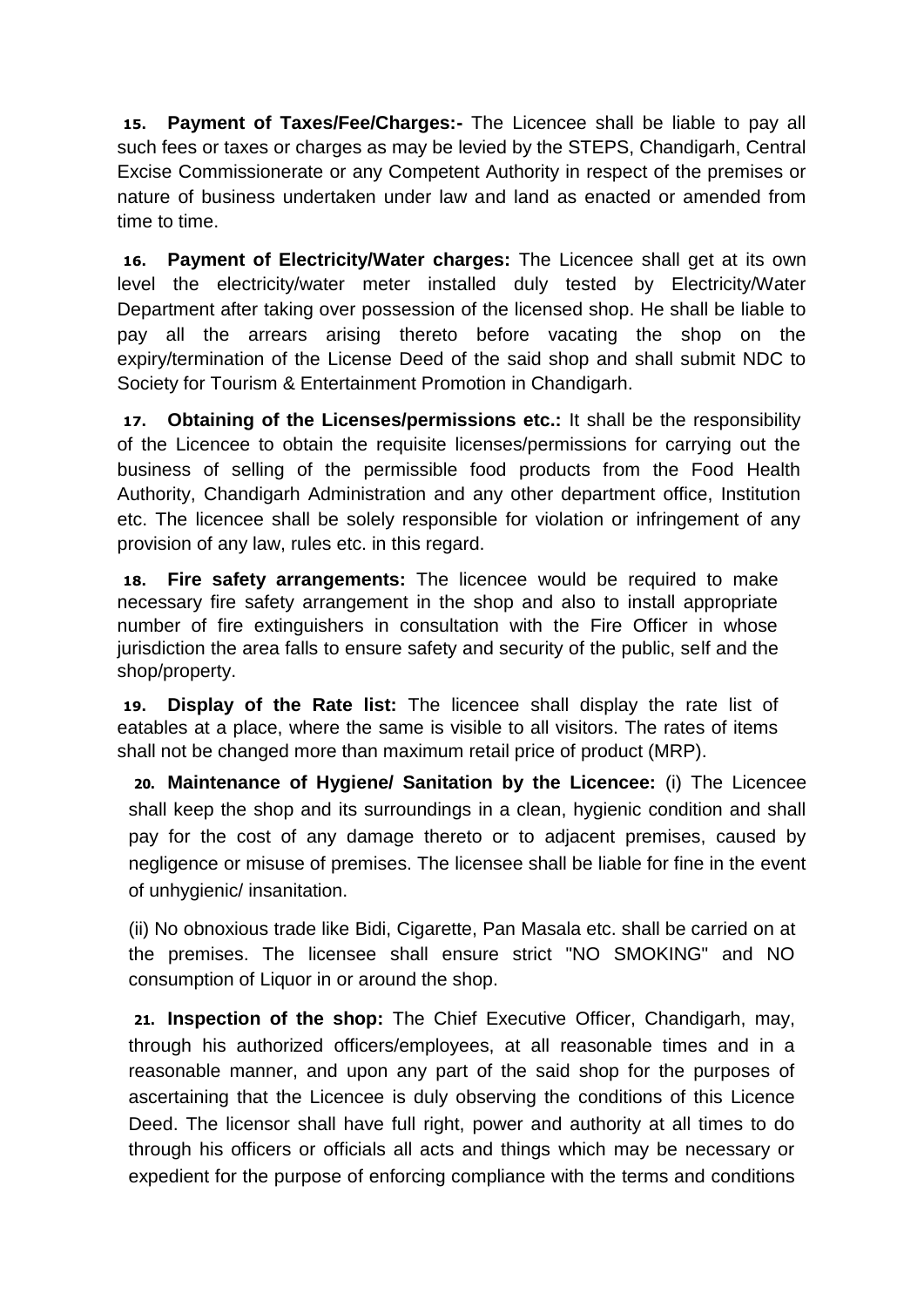and reservations contained and to recover from the licensee the cost of doing any such act or thing.

**22. Alteration/amalgamation/encroachment/defacement of building:** The Licencee shall not make any addition or alteration/defacement of any sort, in any part of the said shop. The Licencee is not entitled to sub-divide the shop or to amalgamate it with any other shop. The area in front of the said shop shall not be encroached upon and used or allowed to be encroached upon or used for any purpose other than a public passage or sitting.

**23. Prohibition on pasting any bills, advertisement etc:** The licensee shall not paste any advertisements, posters, notices, cutting etc. under any circumstances on the walls of the shop.

**24. Compensation on account of closure:** The Licencee shall not be entitled to any compensation on account of the closures of the shop for any period if the same becomes necessary in connection with the maintenance and repairs of the shop. The Licencee shall not, however, be liable to pay license fee from the period for which this shop is closed on account of the aforesaid maintenance or repairs. The Licensee shall be entitled to restoration of the shop as soon as necessary repairs are complete.

**25. Indemnification by the Licensee:** In the event of any damage or loss is caused to the said shop or any property of the licensor by the licensee or his servants or agents or any one upon the said shop, the licensee shall make good all such damage or loss and in that event of his failure to do so within seven days after occurrence of the such damages/ loss, the licensor may make good such loss/damage by deducting the amount from the security.

**26. Termination of License Deed:** The license Deed may be terminated by the Chief Executive Officer, STEPS, Chandigarh or the Licencee as the case may be, in the event of any of the following contingencies:-

(i)In the event of the non-payment of monthly License Fee, Electricity and Water Charges by due date.

OR

(ii) By giving one month notice in writing in advance in case the services rendered by the licencee are found to be unsatisfactory or there is breach of any condition of the License Deed or the Licencee engages in any obnoxious trade.

OR

(iii) By giving 3 month notice in writing in advance in case the licencee wants to terminate the license deed subject to the condition that the surrender of the site within 3 months from taking over the possession shall not be permissible. Thereafter, the licencee shall have to give 3 months notice in an advance for vacation, failing which the license fee for the period which fall short of 3 months shall be adjusted / recoverable from advance license fees.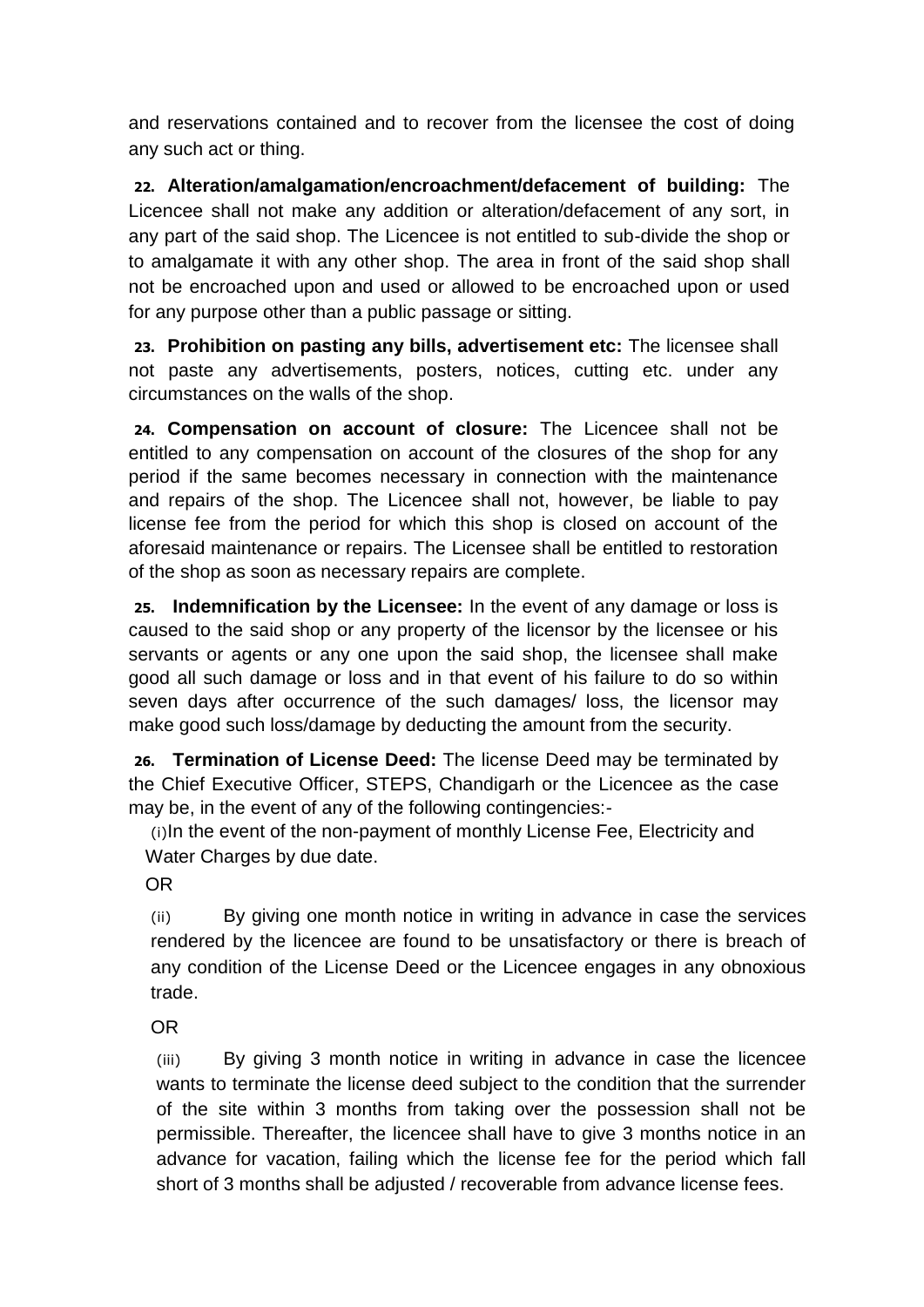OR

(iv) In case, the Licencee is declared insolvent by a Court of Law. However, the Licencee shall in that case be given two months notice for the cancellation of his License Deed; provided that during that period, the Licencee shall keep on discharging his duties as before.

(v) A continuous report of misbehavior or otherwise selling of products other then permissible by the Licencee or his employees, will render him/her for cancellation of License Deed.

OR

(vi) In case, the Licencee failure to deposit the Service Tax per month at the prevailing rates with the concerned Service Tax authority.

OR

(vii) In case, the permission granted or license issued by any authority is cancelled. In such an eventuality termination will take effect without any notice from the licensor and the licencee is not entitled for any claim.

#### OR

(viii)In case the licensee not observing the terms and conditions of license deed.

**27.Delivery of vacant possession of termination of License Deed:-** On termination of license deed (for any reason whatsoever) the licencee shall deliver the vacant possession of the said shop to the authorized representative of the licensor immediately.

**28. Refund of Security:** The amount of security as advance rent/security deposit lying with the licensor will be refunded to the outgoing licencee without any interest. The outgoing licencee shall liable to submit the No Due Certificate from all concerned Department regarding electricity charges, water charges and other tax/rent payable by the licencee/licencees against the shop. The security will be refunded only after submission of N.D.0 of all concerned departments. In case any amount is due against the licencee on any account, the same shall be deducted from the security deposited/advance rent licence fee.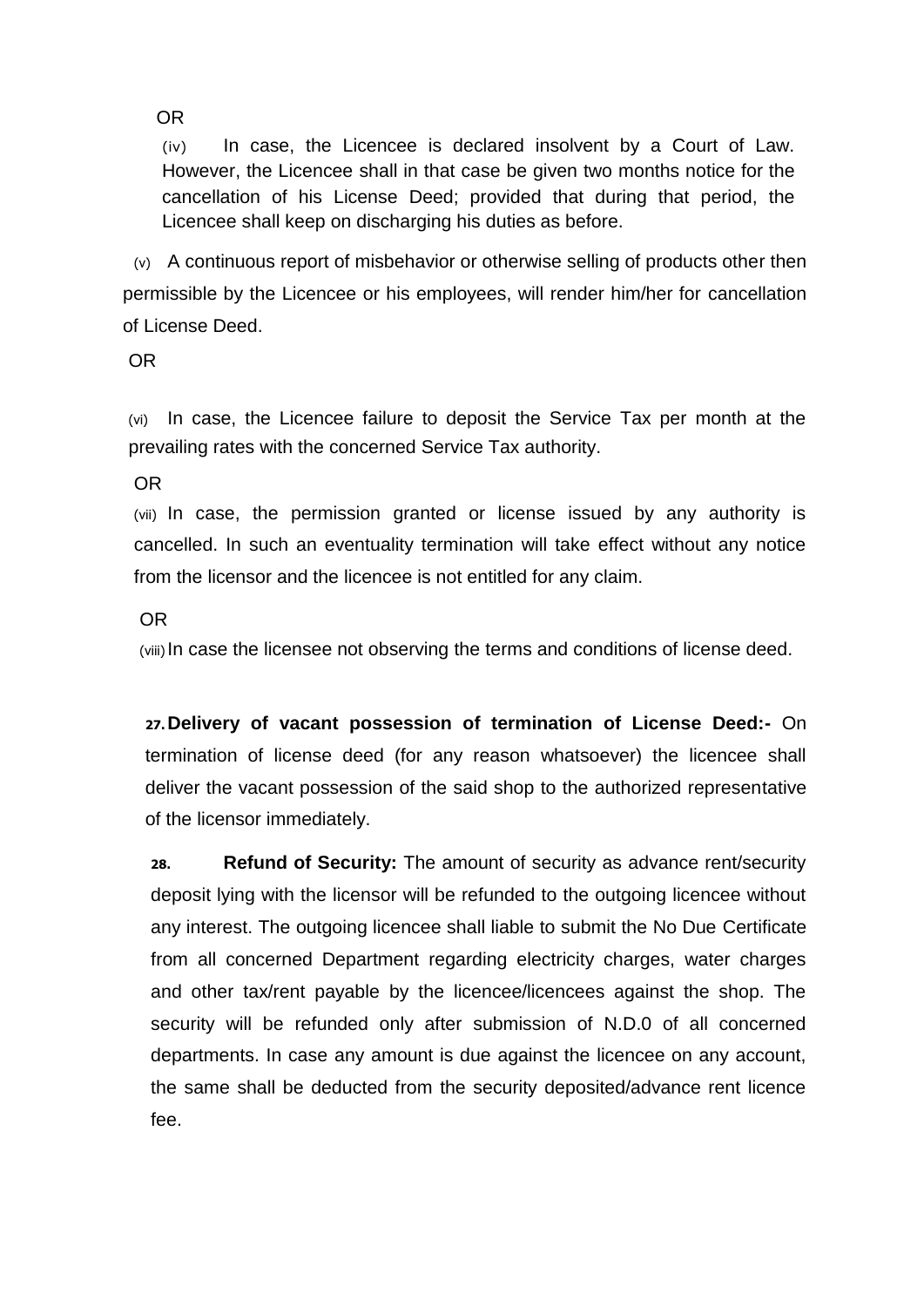**29. Jurisdiction:** The courts at Chandigarh alone shall have the jurisdiction for the purpose of this Licence Deed.

**30. Arbitration:** In the event of any dispute and difference arising out of or in any way touching or concerning this Licence Deed, the matter what so-ever shall be referred to the sole Arbitrator Le, Home Secretary-cum-Secretary tourism, Chandigarh or any other officer authorized by him, whose decision ,small be binding on both the parties. The provisions of the Arbitration and Conciliation Act, 1996 shall apply to the arbitrate on proceedings, The venue of arbitration shall be only at Chandigarh, U.T., (India). The expression "Home Secretary-cum-Secretary Tourism, Chandigarh shall mean and include an acting/officiating Secretary Tourism, Chandigarh." In these terms and conditions unless the context otherwise required.

I) "Licensor"/"Society" means the Society for Tourism & Entertainment Promotion in Chandigarh, through the Chief Executive Officer, STEPS.

II) "Licensee" means, a person, a firm, or a company to whom the shop is allotted on license basis.

III) "License fee" means, the sum of money payable monthly by the licensee in accordance with the terms and conditions of the license in respect of the shop allotted by the licensor.

(iv) "License" means, the allotment containing detailed terms and conditions of allotment of the shop.

(v) "License Deed" means an agreement containing the terms and conditions on which the shop has been licensed out duly executed between the licensor or licensee.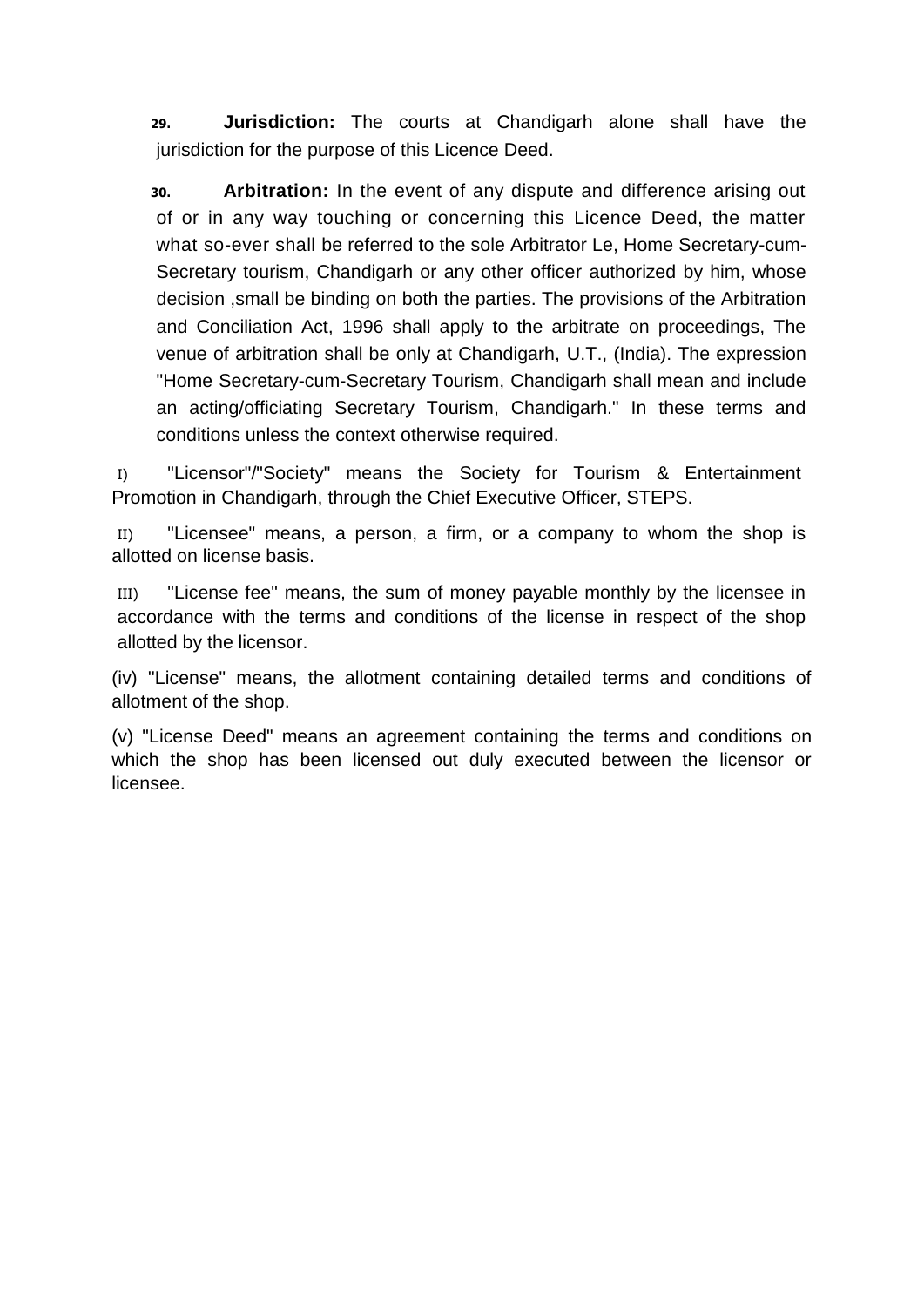### **FORM "A"**

## **Application Form for licensing of Built up shop at Garden of Palm, Sector 42, Chandigarh to the persons with disabilities.**



To

## The Chief Executive Officer STEPS, Chandigarh

Subiect: Licensing of Built up shop at Garden of Palm, Sector 42, Chandigarh to the person with disabilities.

Sir,

In response to press notice appeared on …………… I hereby apply for allotment of shop on licence fee basis on the terms and conditions for licensing out of shop at Garden of Palm, Sector 42, Chandigarh to disabled persons. Necessary particulars are given below:-

- A. Name in block letters ………………
- B. Father's/Husband's Name ……………….
- C. Age ………………..
- D. Complete residential address ……………………..
- E. Permanent Address……………………………..
- F. Family monthly income from all sources……………………..
- G. Percentage of disability…………………….

2. It is certified that I or may family memberdo not own any commercial site anywhere in the country.

3. I am not employed in any Government/Semi-Government organization/Civic Body/Bank/Public sector undertaking etc.

4. That I am a bonafide resident of Chandigarh for the last five years as on the appointed date. Attested copy of residence proof is attached herewith.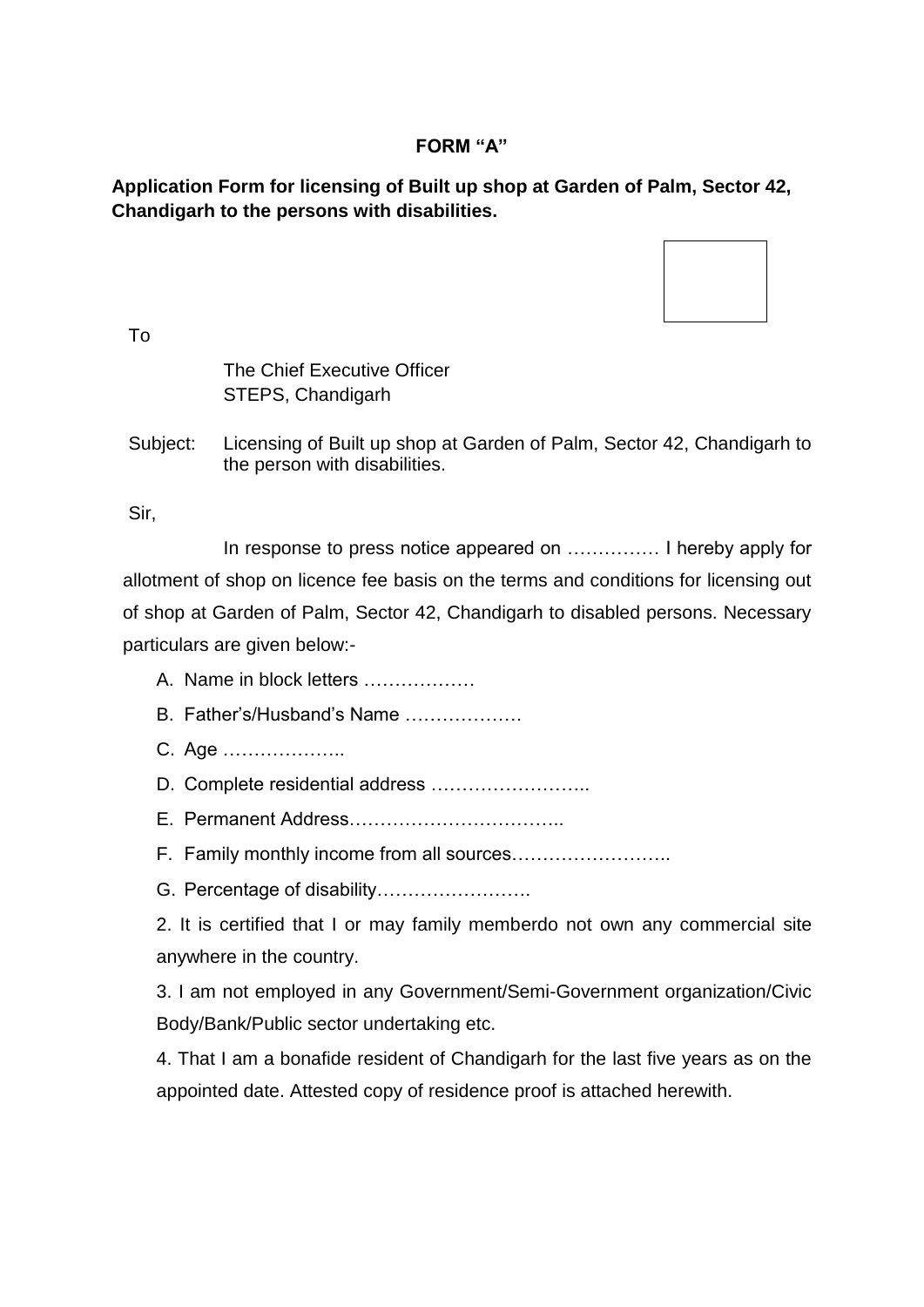5. I enclose herewith an affidavit duly attested by the Magistrate affirming all facts stated above and also indicating that the applicant is entitled for the licensing of booths.

6. Two coies of passport size photos, duly attested by a Magistrate, are also sent herewith. One copy of photo has been pasted.

7. Enclosed herewith attested copy of Disability Certificate issued by the competent authority.

8. The undersigned has read and understood the terms and conditions on which the shop to the persons with disability is to be allotted on license fee basis.

I agree to abide by all the terms and conditions for licensing out of shop at Garden of Palm, Sector 42, Chandigarh to the persons with disabilities and shall also conform to the provisions of the capital of Punjab (Development and Regulation) Act 1952 and rules made there under from time to time.

Dated :-

Your's faithfully,

(Signature of the applicant)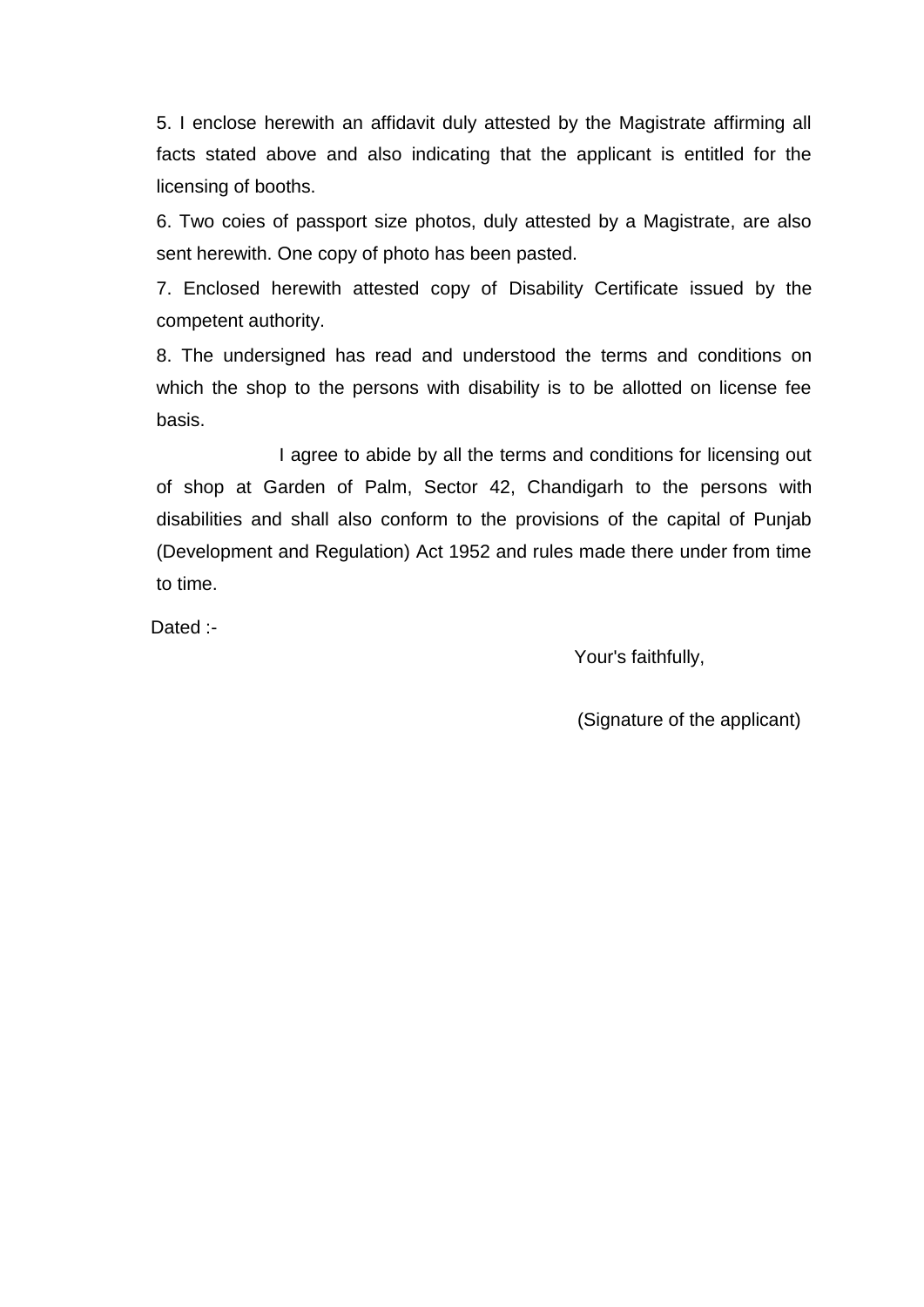## **AFFIDAVIT**

### **Form B**

I, ………………………… son of ………………….Resident of H. no. …………… Sector ............Chandigarh, do hereby solemnly affirm and declare as under:-

1. That the particulars, given in may enclosed application are true and correct.

2. That I have completed 18 years of age on the appointed day and am a disabled person with disability of ………percent and is eligible for licensing of bare booth under licensing of booths to the persons with disabilities on terms and conditions of same.

3. That I or any of my dependent family member or spouse do not own any commercial site, booth or any commercial building industrial site/industrial shed/rehri site or rehri elsewhere in the country.

4. That my family monthly income from all sources does not exceed Rs. 1,00,000/- (Rupees one lac only) per annum.

5. That I am not employed anywhere in Government/Semi Government organization/Civic Body/Bank/Public Sector or any other undertaking etc.

6. That I am a person with disability as defined in the persons with disabilities (Equal opportunities, protection of Right and full participation) Act, 1995. Copy of certificate issued by the competent authority of Chandigarh Administration is enclosed herewith.

7. That I clearly understand that the allotment shall be made on license fee basis for initially a period of two years which can further be extended upto three year i.e. maximum total period of 5 years subject to compliance of terms and conditions on license fee of Rs. 3,000/- per month with an increase of 10% per annum on "as is where is basis"

8. That I shall abide by the terms and conditions for the licensing of shop and provisions of the Capital of Punjab (Development and regulation) Act, 952 and rules framed these under, amended from time to time. I shall pay the license fee as fixed by the Society for Tourism & Entertainment Promotion in Chandigarh from time to time.

9. That I shall pay monthly rent in advance by the 10th of every month or annually in advance lump-sum for entire year by 10th January of every year. In (the event of my failure to do so, license of booths in my name is liable to be revoked.